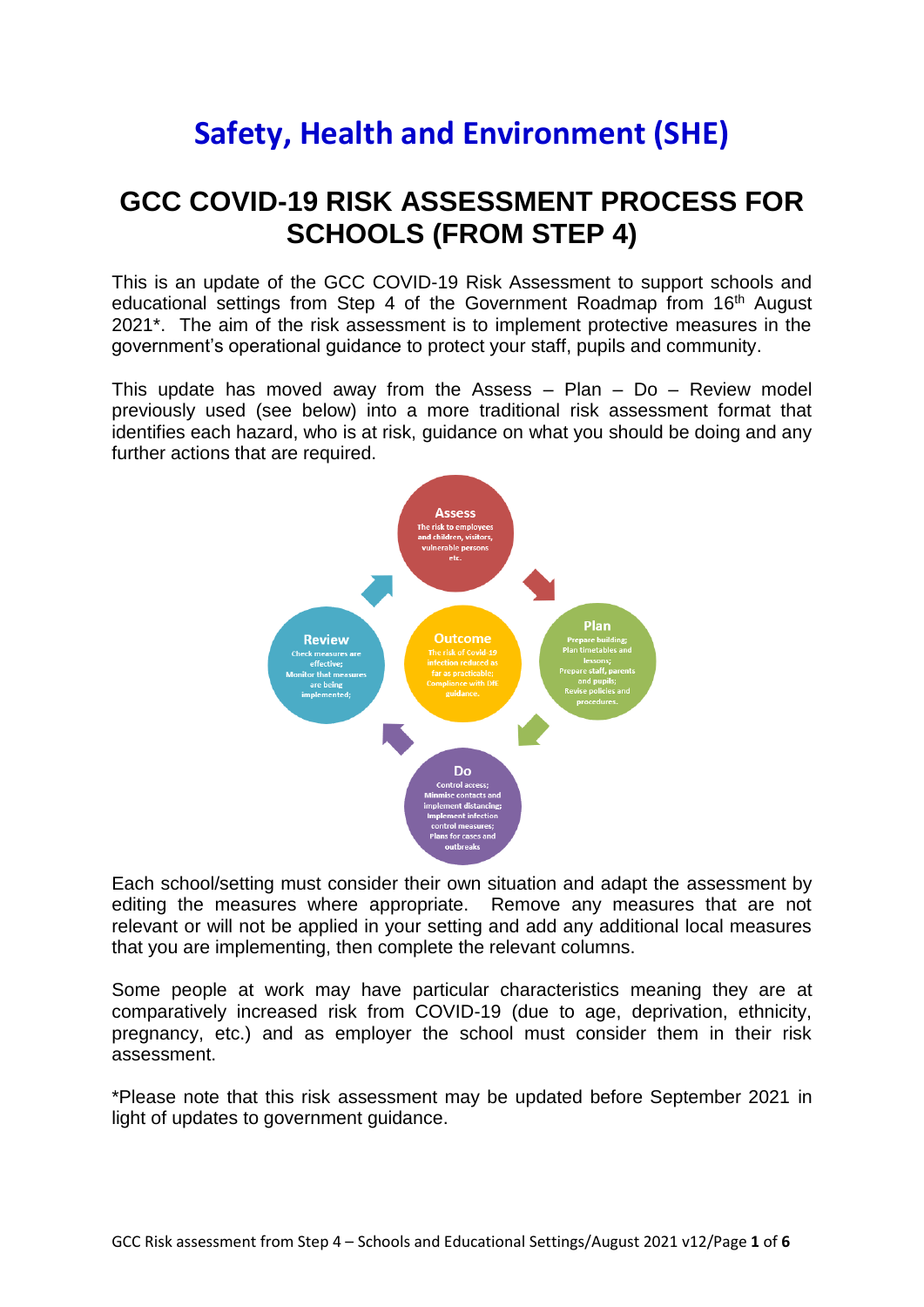| <b>Risk Assessment for Bibury Primary School</b>                   |                                                                                                                      |                                                                                                                                                                                                                                                                                                                                                                                                                                                                                                                                                                                                                                                                                                                                                                                                                                                                                                                                                                                                                                                                                                                                                                                                                                                                                                                                                                                                                                                                                                                                   |                                         |                                                                                                                                                                                                                                                                                                                                                                                                                                                   |                              |                              |      |
|--------------------------------------------------------------------|----------------------------------------------------------------------------------------------------------------------|-----------------------------------------------------------------------------------------------------------------------------------------------------------------------------------------------------------------------------------------------------------------------------------------------------------------------------------------------------------------------------------------------------------------------------------------------------------------------------------------------------------------------------------------------------------------------------------------------------------------------------------------------------------------------------------------------------------------------------------------------------------------------------------------------------------------------------------------------------------------------------------------------------------------------------------------------------------------------------------------------------------------------------------------------------------------------------------------------------------------------------------------------------------------------------------------------------------------------------------------------------------------------------------------------------------------------------------------------------------------------------------------------------------------------------------------------------------------------------------------------------------------------------------|-----------------------------------------|---------------------------------------------------------------------------------------------------------------------------------------------------------------------------------------------------------------------------------------------------------------------------------------------------------------------------------------------------------------------------------------------------------------------------------------------------|------------------------------|------------------------------|------|
| <b>Hazards</b>                                                     | Who is at risk?                                                                                                      | What are you already doing?                                                                                                                                                                                                                                                                                                                                                                                                                                                                                                                                                                                                                                                                                                                                                                                                                                                                                                                                                                                                                                                                                                                                                                                                                                                                                                                                                                                                                                                                                                       | Is enough<br>to<br>manage<br>the risks? | <b>What further</b><br>action is<br>necessary?                                                                                                                                                                                                                                                                                                                                                                                                    | <b>Action</b><br>by<br>whom? | <b>Action</b><br>by<br>when? | Done |
| <b>Person</b><br>showing<br>symptoms or<br>positive test<br>result | <b>Employees</b><br>Pupils<br>Young People<br>Families<br>Contractors<br><b>Visitors</b><br>Members of the<br>public | Refer to GCC COVID Response Checklist and public<br>$\bullet$<br>health advice on testing, self-isolation and managing<br>confirmed cases of COVID-19.<br>Regular communications that persons are not to come<br>$\bullet$<br>into school if they have symptoms, have had a positive<br>test result or other reasons requiring them to stay at home<br>due to the risk of them passing on COVID-19 (e.g. they<br>are required to quarantine).<br>If anyone in your school develops COVID-19 symptoms<br>$\bullet$<br>they will be sent home.<br>An unwell child awaiting collection will be isolated in the<br>$\bullet$<br>office with or without adult supervision (depending on age<br>and needs of the child).<br>Staff caring for a child awaiting collection to keep a<br>$\bullet$<br>distance of 2 metres.<br>PPE to be worn by staff caring for the child, including:<br>$\bullet$<br>a face mask worn if a distance of 2 metres cannot<br>$\Omega$<br>be maintained.<br>if contact is necessary, then gloves, an apron and<br>$\Omega$<br>a face mask should be worn<br>eye protection where there is a risk of fluids<br>entering the eye, for example, from coughing,<br>spitting or vomiting.<br>Staff to wash their hands after caring for a child with<br>$\bullet$<br>symptoms.<br>All areas where a person with symptoms has been to be<br>$\bullet$<br>cleaned after they have left.<br>Follow threshold guidance in school outbreak<br>$\bullet$<br>management plan for reporting and managing an<br>outbreak. |                                         | Increase the use<br>of home testing by<br>staff (primaries)<br>If advised<br>reintroduce an<br>asymptomatic<br>testing site (ATS)<br>at school<br>(secondaries).<br>Consult with the<br>local PHE team to<br>discuss what<br>support secondary<br>schools need to<br>do this.<br>Consider<br>reintroducing face<br>coverings<br>temporarily<br>Attendance<br>restriction will only<br>be recommended<br>by the<br>government as a<br>last resort. |                              |                              |      |

## **COVID-19 Risk Assessment for Schools & Educational Settings**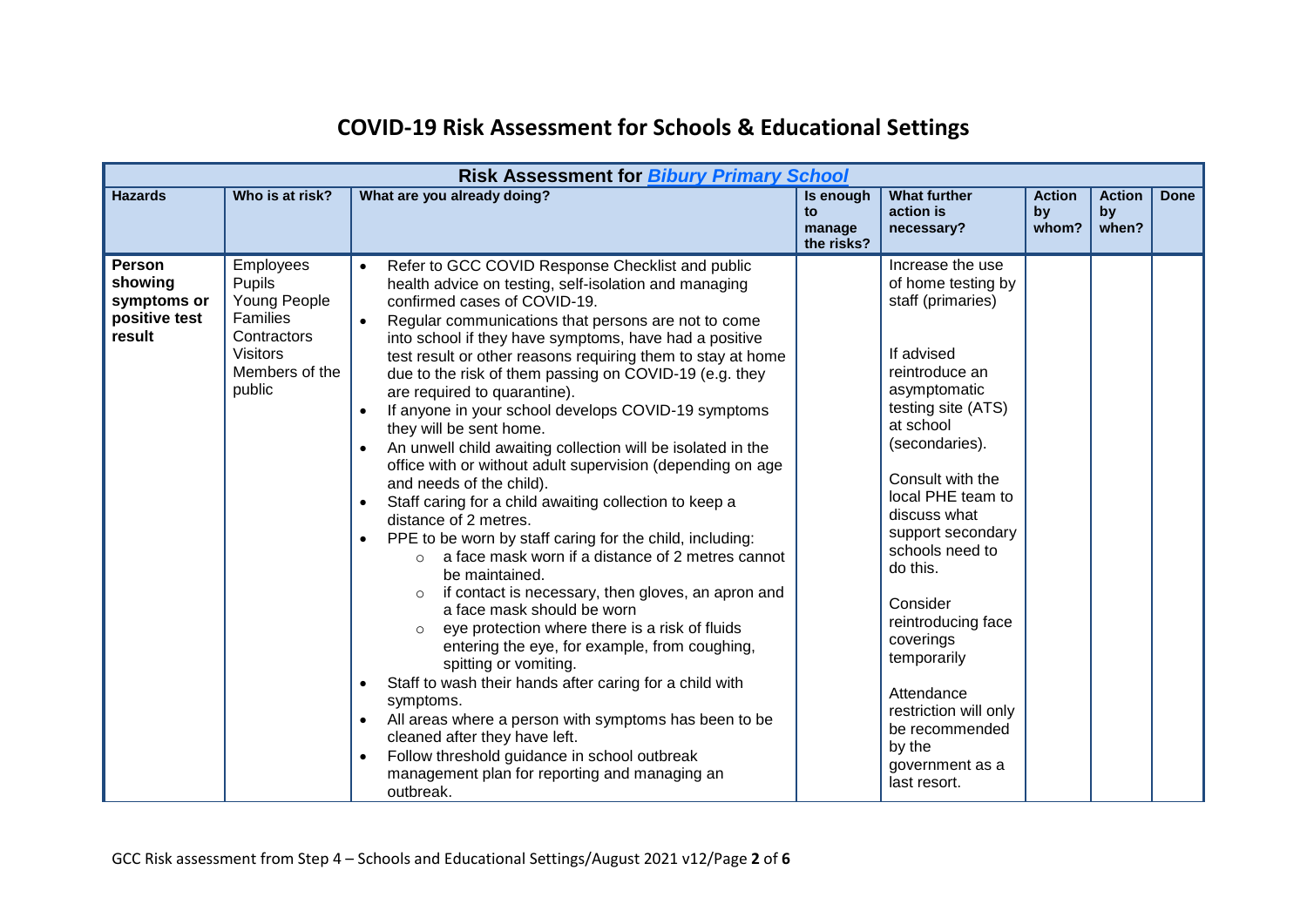|                                                                                                       |                                                                                                               | School has sufficient supplies of PPE, face coverings,<br>cleaning materials and hand washing/sanitising liquids.<br>Update staff, pupils, stakeholders and visitors on changes<br>$\bullet$<br>in practice - covid safe measures.<br>If a parent/carer insists on a pupil attending your school<br>$\bullet$<br>with symptoms, Headteacher may refuse the pupil if, in<br>their reasonable judgement, it is necessary to protect<br>other pupils and staff from possible infection with COVID-<br>19.                                                                                                                                                                                                                                                                                                                                                                                                                                                                                                                                                           |                                                                                                                                                                |
|-------------------------------------------------------------------------------------------------------|---------------------------------------------------------------------------------------------------------------|------------------------------------------------------------------------------------------------------------------------------------------------------------------------------------------------------------------------------------------------------------------------------------------------------------------------------------------------------------------------------------------------------------------------------------------------------------------------------------------------------------------------------------------------------------------------------------------------------------------------------------------------------------------------------------------------------------------------------------------------------------------------------------------------------------------------------------------------------------------------------------------------------------------------------------------------------------------------------------------------------------------------------------------------------------------|----------------------------------------------------------------------------------------------------------------------------------------------------------------|
| Poor<br><b>Personal</b><br><b>Hygiene</b>                                                             | Employees<br>Pupils<br>Young People<br>Families<br>Contractors<br><b>Visitors</b><br>Members of the<br>public | COVID-19 posters/ signage displayed.<br>$\bullet$<br>Frequent and thorough hand cleaning is regular practice.<br>Pupils and staff to clean their hands when they arrive at<br>$\bullet$<br>school, when they return from breaks, when they change<br>rooms and before and after eating.<br>Sufficient handwashing facilities are available.<br>Where there is no sink, hand sanitiser provided in<br>$\bullet$<br>classrooms.<br>Staff help is available for pupils who have trouble cleaning<br>$\bullet$<br>their hands independently (e.g. small children and pupils<br>with complex needs).<br>Use resources such as "e-bug" to teach effective hand<br>$\bullet$<br>hygiene etc.<br>Adults and pupils are encouraged not to touch their<br>$\bullet$<br>mouth, eyes and nose.<br>Adults and pupils encouraged to use a tissue to cough or<br>$\bullet$<br>sneeze and use bins for tissue waste ('catch it, bin it, kill<br>$it$ ).<br>Tissues to be provided.<br>$\bullet$<br>Bins for tissues provided and are emptied throughout the<br>$\bullet$<br>day. | Put in place<br>monitoring and<br>supervision to<br>make sure people<br>are following any<br>controls you have<br>in place, including<br>enhanced<br>cleaning. |
| <b>Spreading</b><br>coronavirus<br>from contact<br>with surfaces,<br>equipment<br>and<br>workstations | Employees<br>Pupils<br>Young People<br>Families<br>Contractors<br><b>Visitors</b><br>Members of the<br>public | Reduced clutter and removing difficult to clean items to<br>$\bullet$<br>make cleaning easier.<br>Cleaning using standard cleaning products such as<br>$\bullet$<br>detergents and bleach, paying attention to all surfaces but<br>especially ones that are touched frequently, such as door<br>handles, light switches, work surfaces, remote controls<br>and electronic devices.                                                                                                                                                                                                                                                                                                                                                                                                                                                                                                                                                                                                                                                                               | Put in place<br>monitoring and<br>supervision to<br>make sure people<br>are following<br>controls, for<br>example by<br>implementing                           |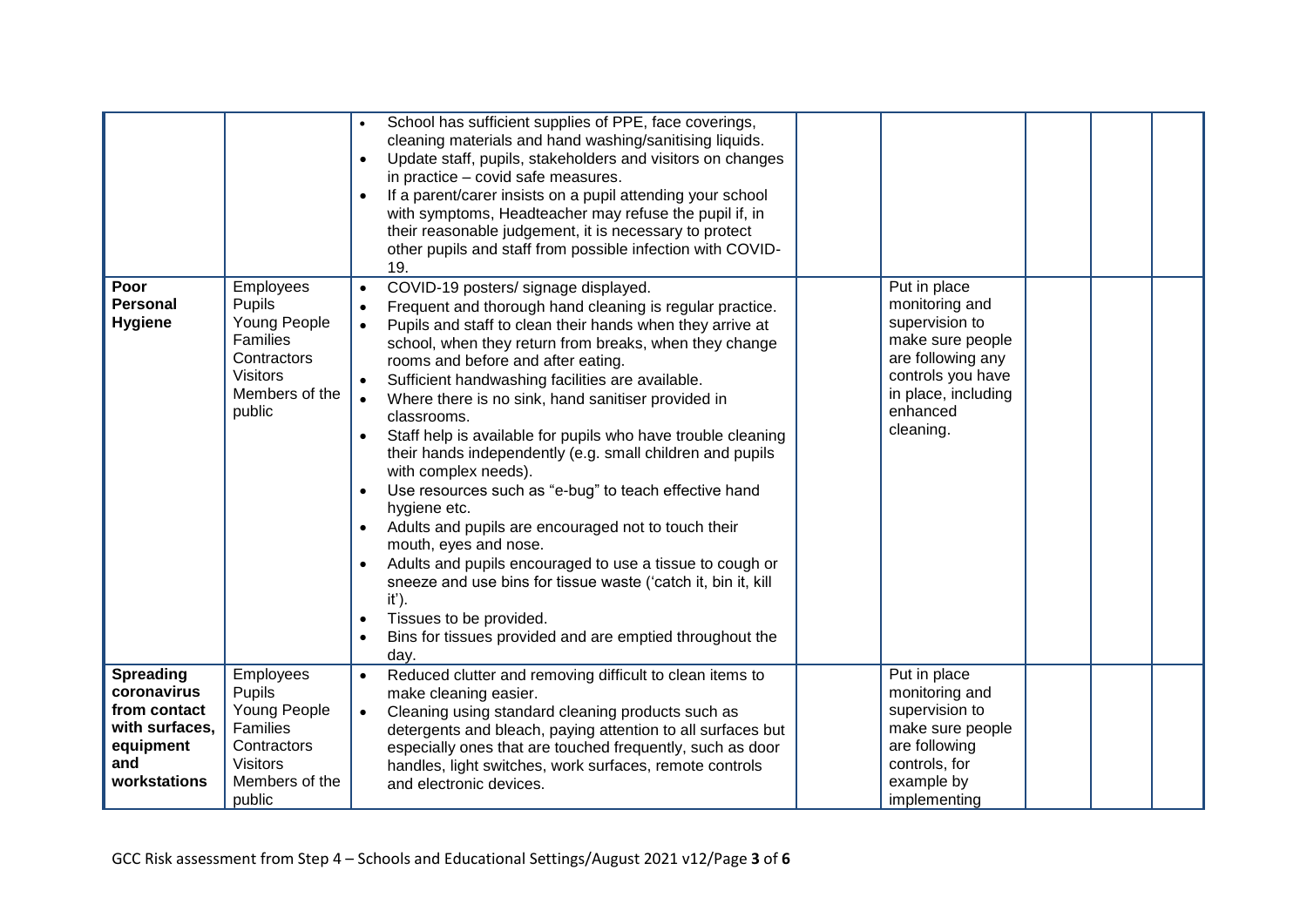|                                                                                             |                                                                                                               | Surfaces that are frequently touched and by many people<br>$\bullet$<br>in common areas to be cleaned twice a day.<br>Avoid sharing work equipment by allocating it on a<br>$\bullet$<br>personal basis or put cleaning regimes in place to clean<br>between each user.<br>Identify where you can reduce people touching surfaces,<br>$\bullet$<br>for example by leaving doors open (except fire doors), or<br>providing contactless payment.<br>Keep surfaces clear to make it easier to clean and reduce<br>$\bullet$<br>the likelihood of contaminating objects.<br>Provide more bins and empty them more often.<br>$\bullet$<br>Toilets and communal areas to be cleaned regularly.<br>$\bullet$<br>Sanitising spray and paper towels to be provided in<br>$\bullet$<br>classrooms for use by members of staff.<br>Thorough cleaning of rooms at the end of the day.<br>$\bullet$ | cleaning regimes.<br>Provide<br>information telling<br>people who<br>should clean<br>something and<br>when.<br>Provide instruction<br>and training to<br>people who need<br>to clean.<br>Include<br>information on the<br>products they<br>need to use,<br>precautions they<br>need to follow and<br>the areas they<br>need to clean |
|---------------------------------------------------------------------------------------------|---------------------------------------------------------------------------------------------------------------|----------------------------------------------------------------------------------------------------------------------------------------------------------------------------------------------------------------------------------------------------------------------------------------------------------------------------------------------------------------------------------------------------------------------------------------------------------------------------------------------------------------------------------------------------------------------------------------------------------------------------------------------------------------------------------------------------------------------------------------------------------------------------------------------------------------------------------------------------------------------------------------|--------------------------------------------------------------------------------------------------------------------------------------------------------------------------------------------------------------------------------------------------------------------------------------------------------------------------------------|
| <b>Poorly</b><br>ventilated<br>spaces<br>leading to<br>risks of<br>coronavirus<br>spreading | Employees<br>Pupils<br>Young People<br>Families<br>Contractors<br><b>Visitors</b><br>Members of the<br>public | Heating used as necessary to ensure comfort levels are<br>maintained when the building is occupied.<br>Keep windows open wide enough to provide some natural<br>background ventilation and open internal doors to<br>increase air flow.<br>Open windows fully when rooms are unoccupied for<br>longer periods to purge the air (e.g. lunch times and<br>before and after school).<br>Action taken to prevent occupants being exposed to<br>draughts. For example, partially open high-level windows<br>as oppose to low-level windows, close external doors and<br>arrange the furniture if appropriate and possible.<br>Use fans for good air circulation.<br>$\bullet$<br>Occupants encouraged to wear additional, suitable indoor<br>$\bullet$<br>clothing.<br>Ensure staff meetings and insets are in rooms with                                                                   | Identify any poorly<br>ventilated spaces<br>take steps to<br>improve fresh air<br>flow in these<br>areas.                                                                                                                                                                                                                            |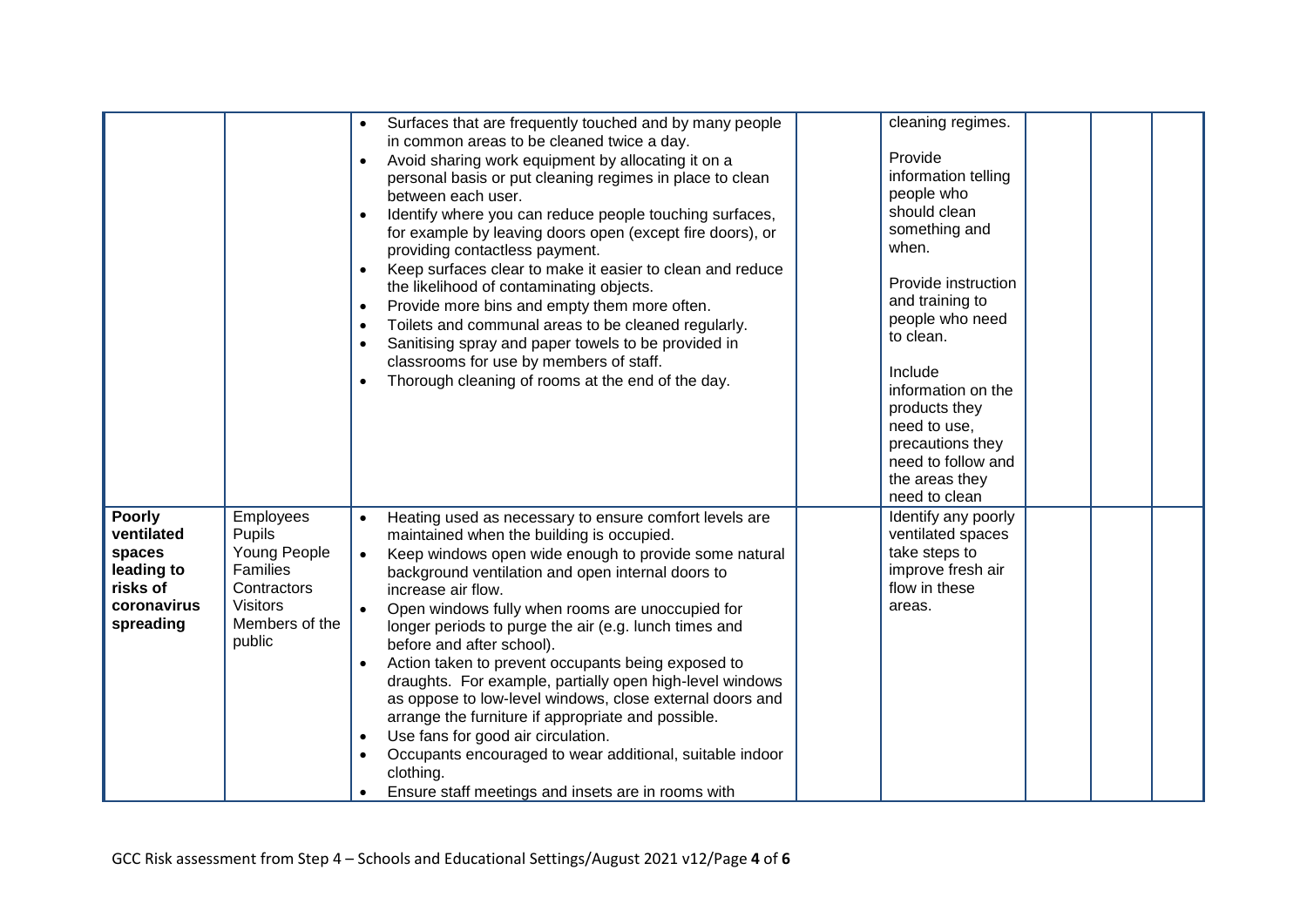|                                                                                                                                                                              |                                                                                                               | suitable and sufficient ventilation.                                                                                                                                                                                                                                                                                                                                                                                                                                                                                                                                                                                                                                                                                                                                                                                                                                                                |                                                                                                                                                         |
|------------------------------------------------------------------------------------------------------------------------------------------------------------------------------|---------------------------------------------------------------------------------------------------------------|-----------------------------------------------------------------------------------------------------------------------------------------------------------------------------------------------------------------------------------------------------------------------------------------------------------------------------------------------------------------------------------------------------------------------------------------------------------------------------------------------------------------------------------------------------------------------------------------------------------------------------------------------------------------------------------------------------------------------------------------------------------------------------------------------------------------------------------------------------------------------------------------------------|---------------------------------------------------------------------------------------------------------------------------------------------------------|
| <b>Increased</b><br>risk of<br>infection and<br>complications<br>for workers<br>who are<br>clinically<br>extremely<br>vulnerable<br>and workers<br>in higher- risk<br>groups | Employees<br>Pupils<br>Young People<br>Families<br>Contractors<br><b>Visitors</b><br>Members of the<br>public | Identify who in the work force could be clinically extremely<br>$\bullet$<br>vulnerable and refer to government guidance and HSE<br>and PHE guidance on protecting vulnerable workers<br>during the pandemic on how to support workers in higher-<br>risk groups and those who are clinically extremely<br>vulnerable.                                                                                                                                                                                                                                                                                                                                                                                                                                                                                                                                                                              | Guidance on who<br>is clinically<br>extremely<br>vulnerable and<br>what further<br>support may be<br>available from<br><b>Public Health</b><br>England. |
| <b>Airborne</b><br>spread of<br><b>COVID</b>                                                                                                                                 | Employees<br>Pupils<br>Young People<br>Families<br>Contractors<br><b>Visitors</b><br>Members of the<br>public | Although from Step 4, face coverings will no longer be<br>$\bullet$<br>advised for pupils, staff and visitors, persons choosing to<br>wear face coverings as a precaution will not be deterred<br>when outside the classroom.<br>Where staff are in enclosed and crowded spaces, face<br>$\bullet$<br>masks are recommended (but not required).<br>Face coverings recommended on school transport.<br>$\bullet$                                                                                                                                                                                                                                                                                                                                                                                                                                                                                     |                                                                                                                                                         |
| <b>Returning to</b><br>work after<br>summer<br>closure                                                                                                                       | Employees<br>Pupils<br>Young People<br>Families<br>Contractors<br><b>Visitors</b><br>Members of the<br>public | Buildings and health and safety compliance checks<br>continue to be undertaken (e.g. fire alarm, emergency<br>lighting, water hygiene, lifts, etc.).<br>Information and instruction for returning workers to ensure<br>clarity on arrangements for cleaning and hygiene and<br>ventilation.<br>Vaccination is a control measure against COVID so staff<br>$\bullet$<br>can be asked to confirm that they are vaccinated. This<br>information will assist in the risk assessment for outbreak<br>management plans.<br>Communicate updates with supply staff and other<br>$\bullet$<br>temporary or peripatetic staff and volunteers to follow the<br>school's arrangements for managing and minimising risk.<br>Staff to undertake twice weekly home tests whenever they<br>$\bullet$<br>are on site until at least the end of September.<br>Review/update policies to reflect changes brought about | Encourage<br>vaccination take<br>up amongst<br>eligible staff                                                                                           |